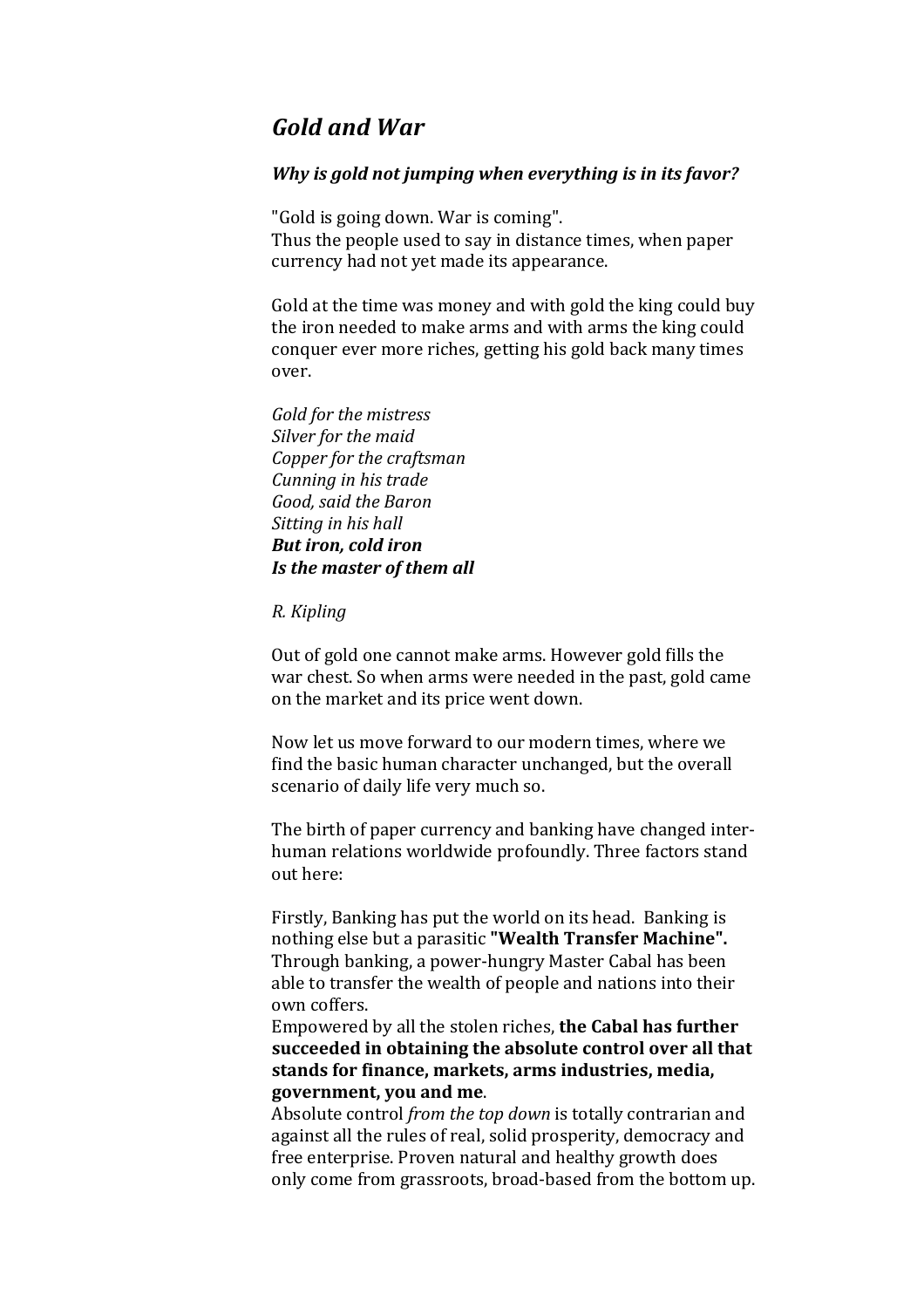Secondly: **the undisciplined emission of paper currency** and credit creation out of thin air has caused a totally **unnatural explosion of global population growth accompanied by a frenzy of overheated, opportunistic human activity** as never seen before in history. The result has created a most flimsy, unstable new world order that **is hanging by the threads. And that on a small planet filled to the brim with people** bumping into one another without any elbow space left. The people, economies and finances are disoriented, in chaos and disarray and far from adapted to this so called new world order.

And thirdly, last but not least: The Cabal's Banks, supported by the cyber revolution, have laid **the groundwork for an Orwellian State** where but a handful of "Masters" control and manage people like ants, more efficient than whatever an old-fashioned dictator could ever have whished for.

Like Hitler high-jacked their government from the German people, today a small but mighty Cabal, fixated with **spreading its wings into an one-world power, has high**jacked the whole government of the United States including its presidency, its Congress and Senate, to serve as its own private base of operations.

Till recently, this obscure Cabal has managed to advance its tentacles of usurpation by shear financial means, supported by the status of the dollar as international reserve currency. Adding here, that besides the power the reserve currency status provides, they stayed well aware of the fact that a currency and especially a reserve currency does also have to have the back up of *real assets*, just in case. Thus the Cabal coupled the dollar to oil and made it **the petro-dollar**.

But oil is widely spread out all over the globe. That means that oil in turn needs its own back up and that is where **global military power** comes into play.

## **Dollar, oil and military power took over from the gold power** of old based on "who holds the gold rules the **world".**

And thus the Cabal saw to it that their base country, the United States, grew **strong military**. No other nation spends by far what the Cabal States relishes on its military. Over 700 bases overseas, military interventions wherever, undercover operations, NSA, the CIA, and money for nations and politicians supporting the their Cabal cause, and so on.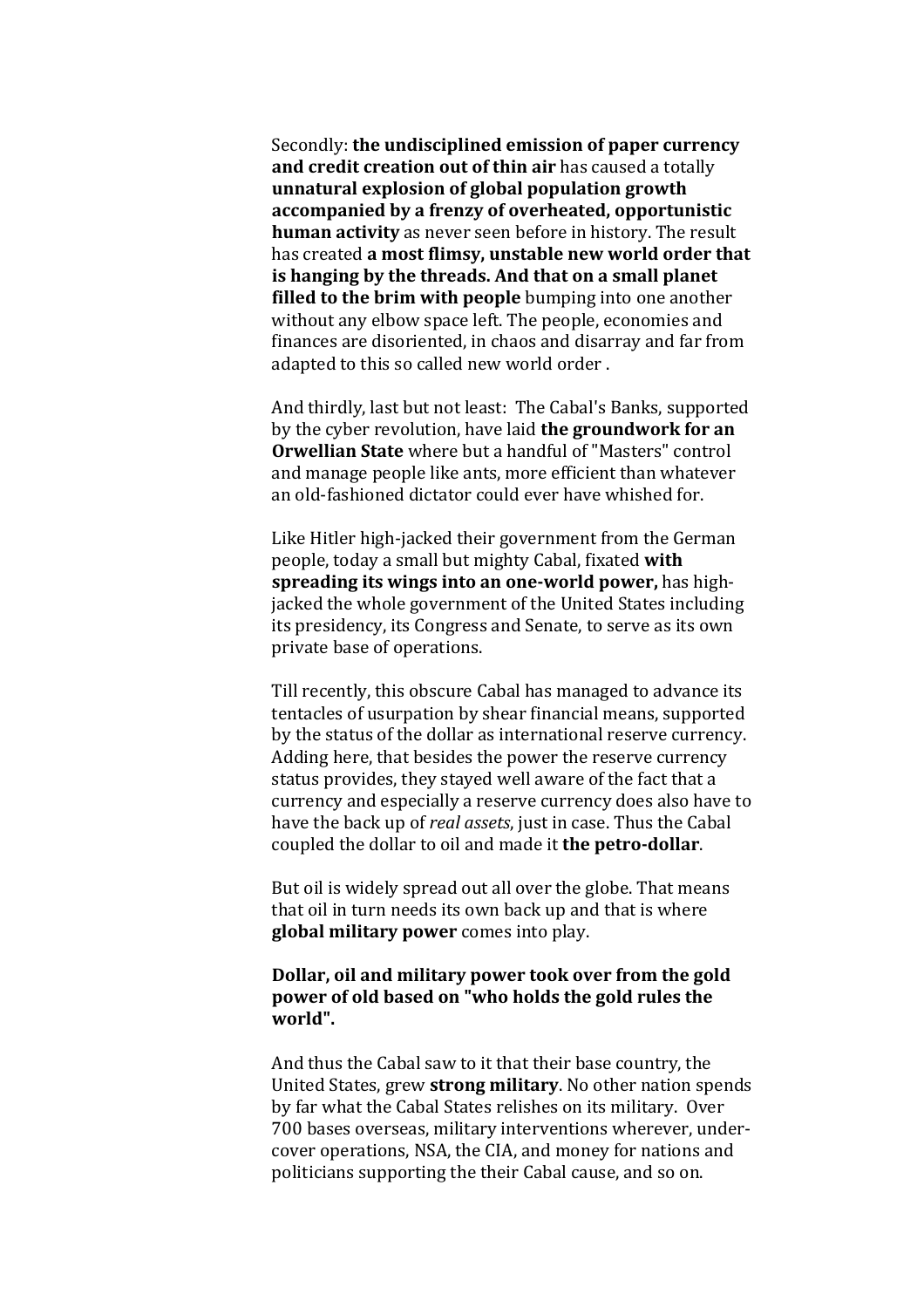And who is paying for all that? Well, the whole Sucker World has been doing just that by their on-going acceptance of the flood of Dollar IOU's the American Cabal Banks keep creating out of nothing and spewing it into the eager lap of the World of Dummies.

And all went smoothly for the Cabal till - the first bits of distrust in the value of the dollar appeared when the **USA started to run out of Gold** that was needed to comply with the gold to dollar conversion obligations and Nixon was consequently forced to sever the dollar gold link. - The next hurdle came when the Iran crisis dented the trust in the ability of the Cabal to keep their dominant role in controlling world oil.

The dollar should not have any competitors! In the old times gold filled the war chest to buy the arms. So today the dollar now linked to oil should stay at least equivalent to gold to keep the Cabal war chest filled this time with oil, to the brim!

## Hence schemes were devised to **keep control of the gold price and control of the flow of oil** under tight management and **keep the value of the dollar and all** dollar denominated assets up.

These schemes included re-investment strategies for the petro dollar, market interventions, manipulation of the basic interest rates, the gold price and gold leasing, Central Bank gold sales, media controlled propaganda against gold, derivatives and High Frequency Trading algos. All that creamed off with lies, lies and lies and morality out off the window! The result is that today everything financial is being controlled, manipulated and obfuscated.

But with all these actions the Cabal has painted itself *financially* into a corner:

-Interest rates are at bottom and cannot rise without defaulting the very USA.

- The gold price suppression can only still be maintained through *naked* short selling (that means selling for something one does not possess for future delivery). And that will only work till "default of delivery" is called.

It is to be expected that the Cabal will go on relentlessly with their **dollar spewing as long as there will be Dummies excepting them.** 

They will also go on with their naked **shorting of gold as long as there will be Dummies** not going for the real gold but only for the paper gold.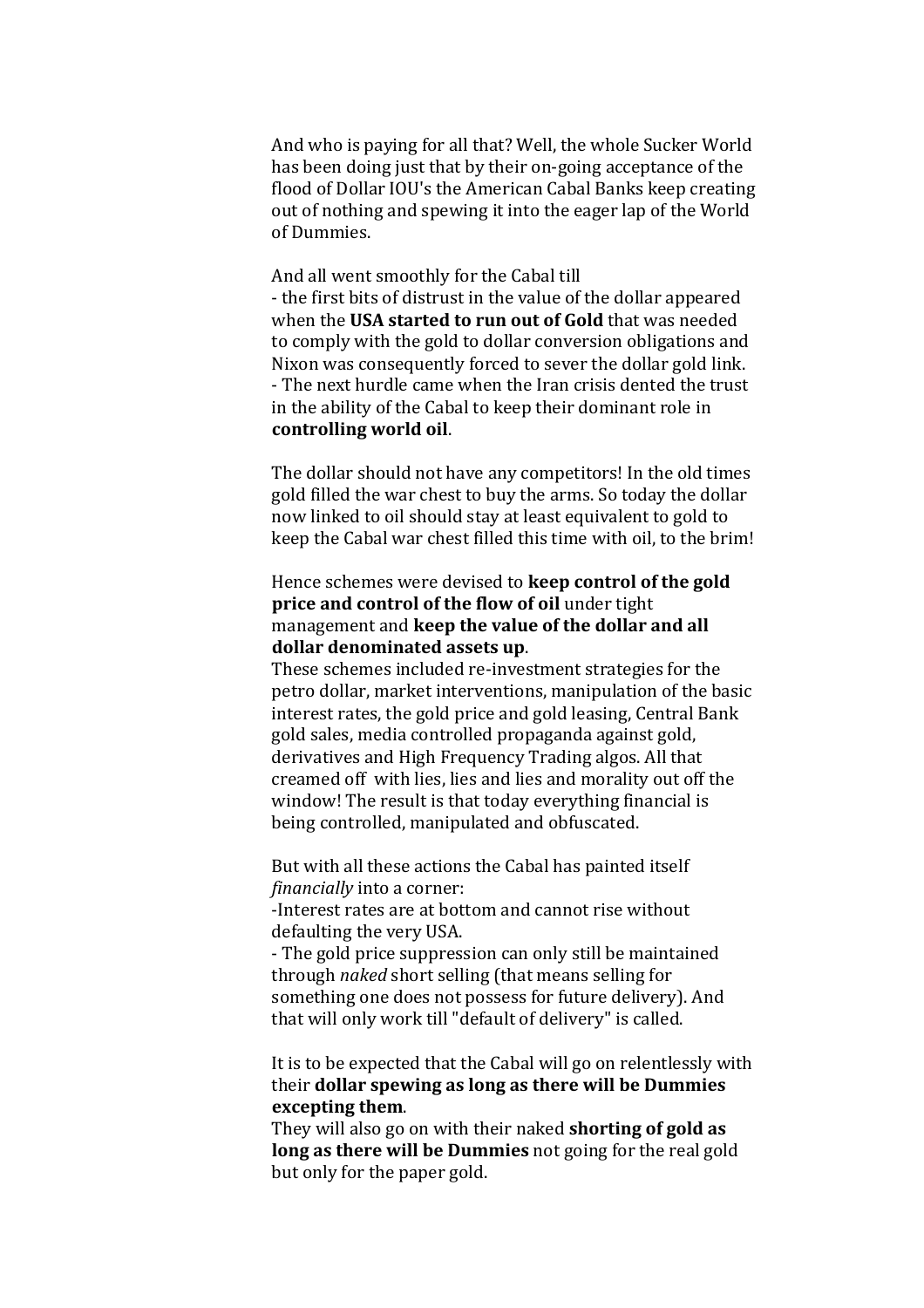Sometimes I am asking myself if there are really still so many Dummies left to get fleeced in the paper gold markets or is it that what we see from the outside is nothing else than the Cabal buying and selling 'internally through Algos, with the sole purpose to fabricate and to show low, artificial gold and silver price quotations to mislead the audience?

On top of having itself painted into a financial corner, also the Cabal's power to **control world oil has dwindled** and is under attack on all sides.

Already early on did Putin recognize the Cabal's Achilles heel and based his strategies and actions accordingly. Putin as made Russia the world's biggest oil producer and exporter. And he has succeeded in making Europe to a high degree dependent on Russian oil and gas.

With **trust evaporated, the gold in the war-chest gone and the control over world oil lost, the dollar will collapse rapidly and then there won't be any real money left to run the show,** and not even for only one day longer to keep the Cabal's military establishment financed and alive. All this will lead to a rapidly deteriorating *external* collapse of the Cabal Empire.

And parallel, as there will neither be any real money left at home to pay the government employees and dependents, the pensions, social security, obamacare, food stamps and so on, the *internal* collapse of the Empire will follow soonthereafter.

*Till* all that happens the Cabal has no other choice then to - go on with merciless **bombing gold** (and silver) day in day out, harder and harder

- keep on **suppressing** the interest rates

- and at the same time keep on **fighting the indirect oil wars** with Russia: in the Ukraine, Syria, Libya, Southern Sudan, along world's pipelines and coming to Saudi Arabia.

But *when* the very moment arrives and their financial wars and oil wars by proxy will not work any longer, *then* the Cabal will have to act quickly to avoid collapse. *Then* their only escape route left will be to unleash the dogs of war. After all they don't mind by what means, be it financially, economically, politically or military. They are ruthlessly fixated with power like all Great Dictators before in history.

Although the Cabal tried desperately by planting false flags in Syria and the Ukraine to provoke *Putin* in starting a war *from his side*, so as to be able to blame a world war on him